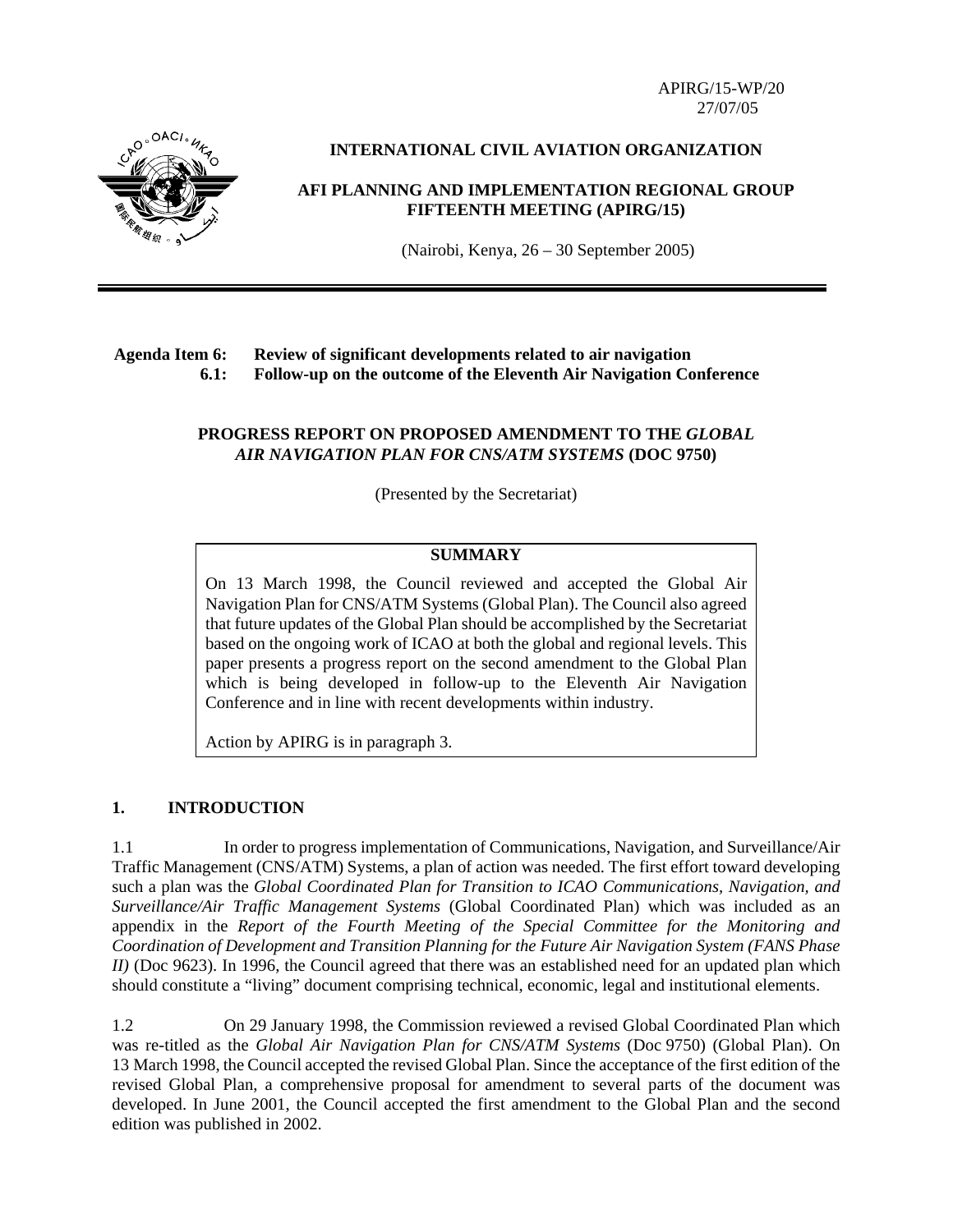1.3 In follow-up to the Eleventh Air Navigation Conference (AN-Conf/11, Montreal, 22 September to 3 October 2003), recent developments within industry, and in association with the work of ICAO toward developing a Business Plan, a proposal to revise the Global Plan has been developed.

### 2. **SECOND AMENDMENT OF THE GLOBAL PLAN**

2.1 AN-Conf/11 (Doc 9828) discussed the role and function of the Global Plan under Agenda Item 1, and agreed that the Global Plan was a significant component in the development of regional and national plans and that, together with the global ATM operational concept, which was endorsed by the conference, it provided an effective architecture for future ATM systems. The conference also agreed on Recommendation 1/10: Status of the Global Air Navigation Plan for CNS/ATM Systems, and Recommendation 1/12: Amendment of Chapter 4 of the Global Plan. On 15 January 2004, the Commission approved Recommendations 1/10 and 1/12 of the conference. With respect to Recommendation 1/12, the Commission requested the Secretary General to take it into account when developing the next amendment to the Global Plan.

2.2 In follow-up to AN-Conf/11, the sixth meeting of the Air Navigation Commission Consultation with Industry, with the theme "Fostering the Implementation of the Recommendations of the Eleventh Air Navigation Conference", was held in Montreal on 18 and 19 May 2004. Among the topics discussed was "Global ATM — From Concept to Reality", which resulted in a conclusion encouraging industry partners to work together toward the development of a common roadmap/global action plan for presentation to the Commission and consideration for inclusion in the Global Plan . Subsequent to this, an ATM Implementation Roadmap (roadmap) was developed by a dedicated project team established by industry for this purpose. On 24 November 2004, the roadmap was presented to the Commission during an informal briefing.

2.3 During its formal assessment of the roadmap on 18 January 2005, the Commission requested the Secretariat to develop a proposal for amendment of the Global Plan to incorporate relevant material from the industry roadmap and to present the proposed amendment to the Commission for review.

2.4 The proposed amendment of the Global Plan is being developed on the basis of the recommendations of AN-Conf/11 and the logical groupings of operational initiatives excerpted from the roadmap. The operational initiatives, as developed by industry, were consolidated by the Secretariat in close cooperation with industry to allow a smooth integration with the current planning framework of the Planning and Implementation Regional Groups (PIRGs) as well as with the current version of the Global Plan (descriptions of the near- and medium- term operational initiatives are contained in Appendix A). The proposed amendment also takes into account the global ATM operational concept and the long-term transition strategies being developed by the Air Traffic Management Requirements and Performance Panel (ATMRPP). It is expected that the transition strategies being developed by the ATMRPP will eventually be placed in the Global Plan, providing a more comprehensive roadmap for transition to the global ATM system envisioned in the operational concept.

2.5 It is proposed that the Global Plan be divided into three volumes for the following reasons. First, it is considered that much of the material in the present version of the Global Plan is valid and, subject to appropriate updates, could be retained to provide generic guidance material on areas largely outside the air navigation domain. Volume I would contain this material.

2.6 Volume II is proposed to contain comprehensive guidance material and detailed operational requirements and planning criteria for air navigation planning (i.e. air traffic management, communications, navigation, surveillance, aeronautical information service and meteorology, etc.) that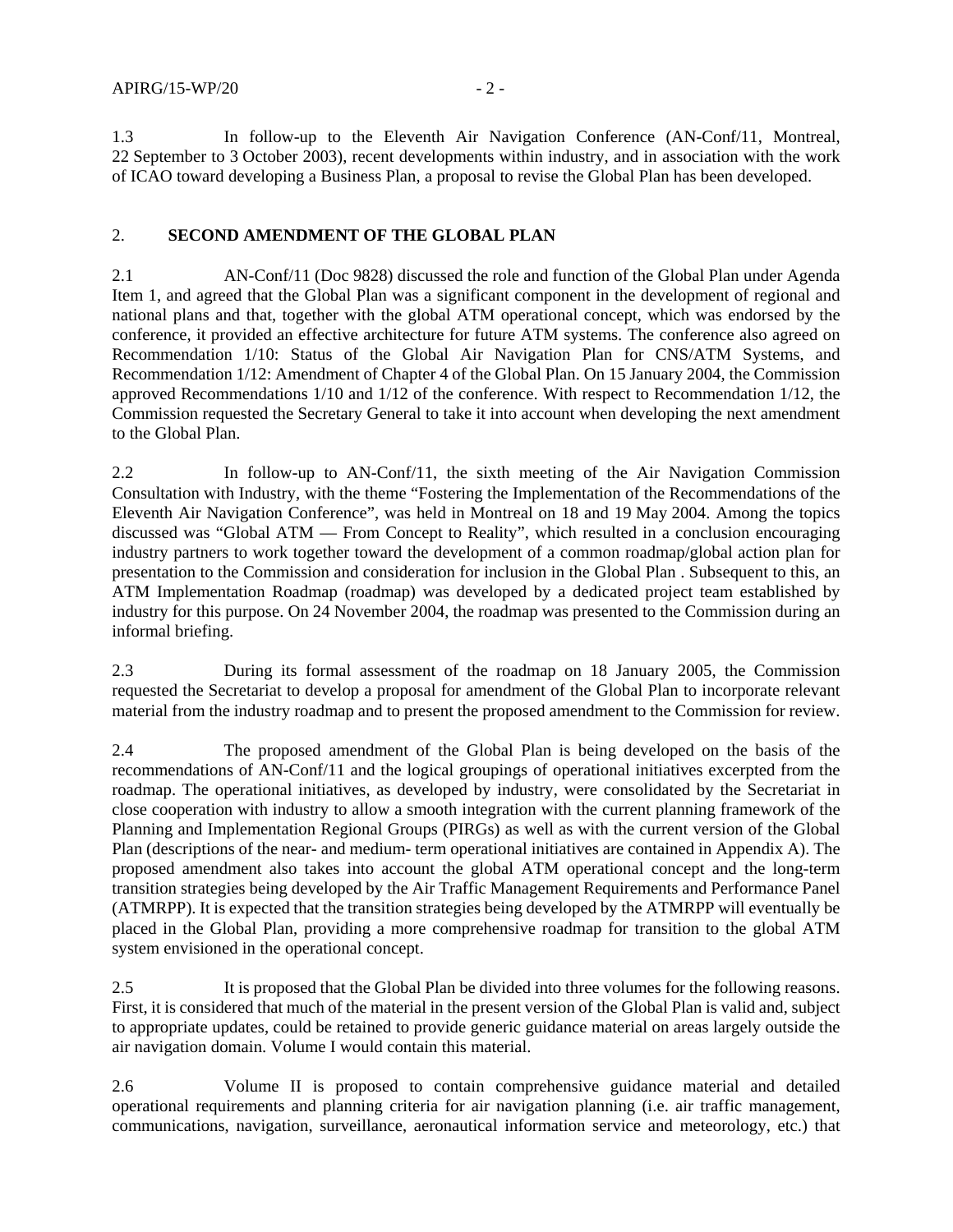would lead to a more global and seamless ATM system. The intent is to have a Volume II that would serve as a guidance document for executives, policy-makers and planners, which would also contain global timelines for implementation of the operational initiatives (Appendix A refer). Appendix B depicts a sample of global timelines; however, it is envisaged that timelines would be subject to regional air navigation agreement.

2.7 Volume III is proposed to be comprised of an interactive planning and reporting tool aimed at facilitating planning for implementation of the envisaged global ATM system. It would include the operational initiatives related to the near- and medium- term planning periods and would track progress achieved by the PIRGs toward implementation of the operational initiatives. The intent is that as States in each region consider implementation of an operational initiative, they would use the common programme templates and reporting formats as the basis for establishing performance objectives and implementation time lines and also to define the work to be accomplished. It is envisaged that some parts of the programme templates would be the subject of regional air navigation agreement, managed by PIRGs and reviewed by the Secretariat on a regular basis. Summary reports may also be developed using the programme templates, for presentation to the Commission and Council.

2.8 The Secretariat would finalize the amendment to the Global Plan and present it to the Commission for its initial review during its October-December 2005 session. Subsequently, the Secretariat would be consulting States though established process as well as presenting the same proposed amendment to ALLPIRG/5 (5-7 December 2005) so as to seek their views and obtain full support for the revised Global Plan. Consequent to this coordination process and taking into account comments received from States and ALLPIRG, the amendment will be presented to the Commission for its final review during its January-March 2006 session followed by final acceptance by the Council in May-June 2006.

# **3. ACTION BY APIRG**

#### 3.1 The Meeting is invited to:

- a) note the status of the proposed amendments to the *Global Air Navigation Plan for CNS/ATM Systems*;
- b) note that the Secretary General has scheduled the ALLPIRG/5 meeting to be held from 5 to 7 December 2005, at which time the amendment to the Global Plan will be reviewed; and
- c) note that the amended Global Plan, after its initial review by the ANC, later by States and ALLPIRG/5, will be presented to the Commission for its final review in January-March 2006 followed by final acceptance by the Council in May-June 2006.

— — — — — — — —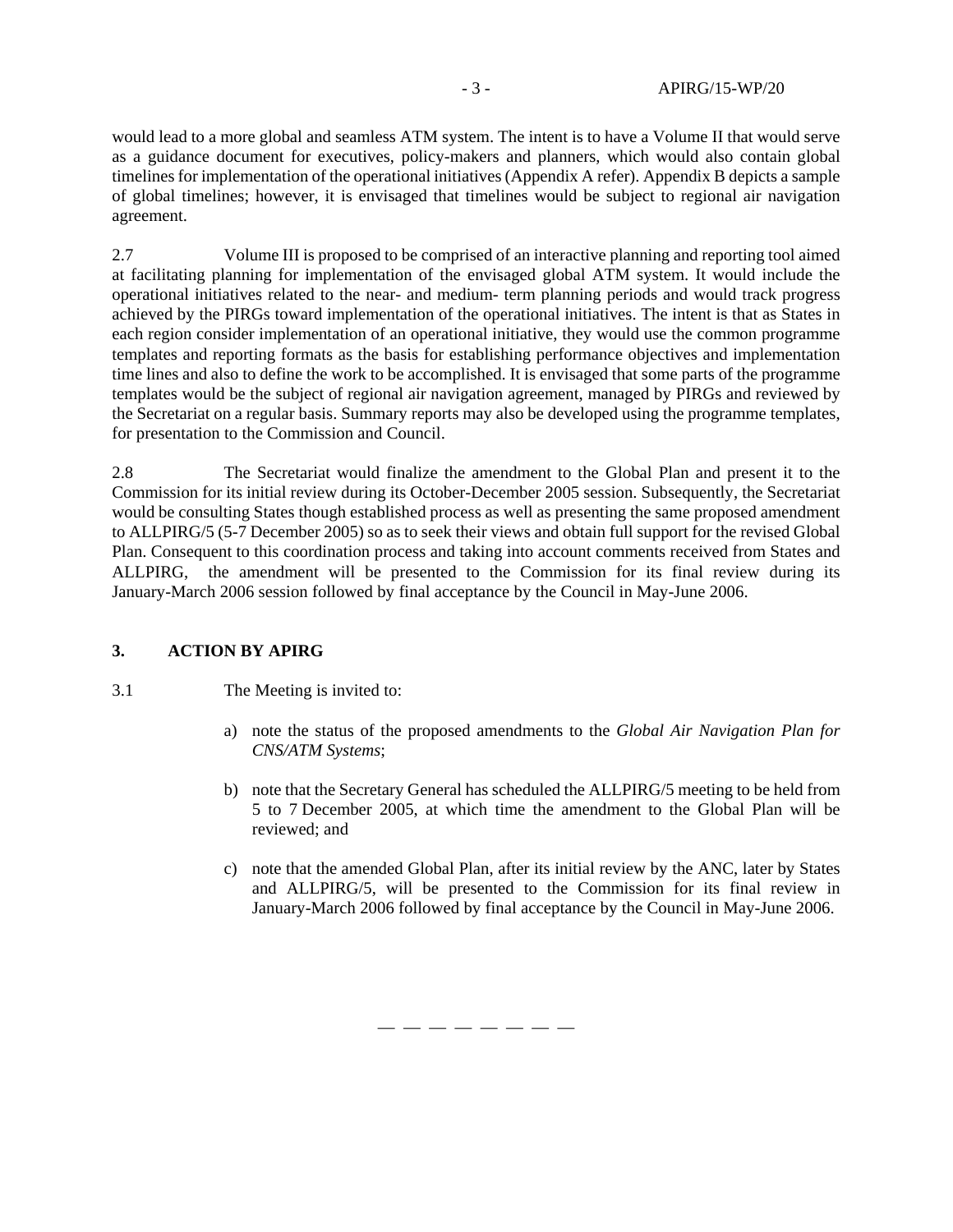APIRG/15-WP/20 **Appendix A**

### **APPENDIX A**

### **DESCRIPTION OF OPERATIONAL INITIATIVES EXTRACTED FROM THE INDUSTRY ROADMAP AND AMENDED BY THE SECRETARIAT**

#### 1. **Flexible Use of Airspace**

**Overview Statement:** The optimization and equitable balance in the use of airspace between civil and military users, facilitated through both strategic coordination and dynamic interaction.

**Goal:** The aim is for all States to evolve toward complete dynamic integration of civil and military air traffic services including real-time civil/military controller-to-controller co-ordination to the required level through adequate system support, improved operational procedures and enhanced information on civilian traffic position and intentions.

#### 2. **Alignment of Upper Airspace Classifications**

**Overview Statement:** The harmonization of Upper Airspace and associated traffic handling in each State to ensure application of a common ICAO ATS Airspace Class above a globally agreed division level.

**Goal**: The aim is to achieve a continuum of airspace, free from operational discontinuities, inconsistencies and disparate rules and procedures, so that transition from one segment to another is seamless to both airspace users and ATM providers. Over the long term, the ICAO classification scheme should be simplified to accommodate implementation of the Global ATM Operational Concept.

#### 3. **Collaborative Airspace Design**

**Overview Statement**: The organization of airspace, in cooperation and coordination with the ATM service provider and airspace users, so that the airspace can be flexibly and dynamically managed to accommodate the preferred trajectories of the users.

**Goal:** The aim is for uniform airspace organization and management principles applicable on a global basis, leading to a more flexible airspace design to accommodate traffic flows dynamically, initially on a sub-regional basis leading to harmonized management and allocation of airspace and route structures regionally rather than on a national basis.

# 4. **Capability Based Horizontal Navigation**

**Overview Statement:** The implementation of the concept of required navigation performance (RNP) so that horizontal separation can be reduced and benefits achieved by aircraft operators that equip to meet RNP requirements.

**Goal:** Incorporate advanced aircraft navigation capabilities as part of the air navigation system infrastructure, bringing additional efficiency benefits to the airspace users.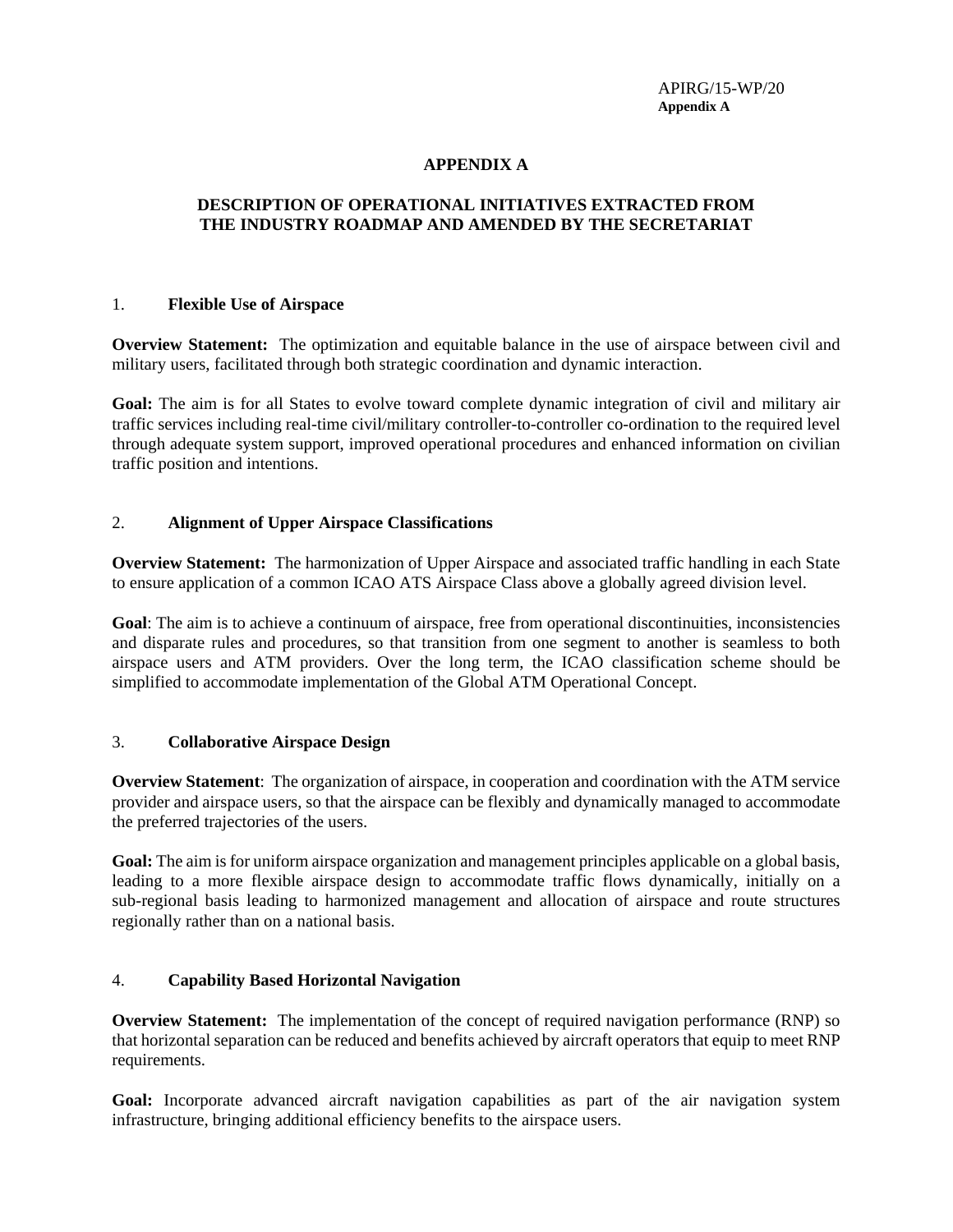### 5. **Dynamic and Flexible Route Manageme**nt

**Overview Statement:** The establishment of structured but flexible route systems, on the basis of RNAV and RNP capability, aimed at accommodating preferred flight trajectories.

**Goal:** Implementation of ATS route structures that avoid concentrations of aircraft over congested points and, eventually, implementation of a free routing environment that meets the needs of the airspace users to operate along preferred and dynamic flight trajectories.

# 6. **Enhance Terminal Operations**

**Overview Statement**: The implementation of optimized standard instrument departures (SIDs), standard instrument arrivals (STARs), instrument flight procedures, holding, approach and associated procedures, taking into account improved aircraft capabilities, along with ATM decision support systems.

Goal: The aim is to optimize TMA capacity and efficiency and provide for more fuel efficient aircraft operations. Aircraft will gradually take on traffic synchronization activities.

# 7. **Enhance Traffic and Capacity Management**

**Overview Statement:** The implementation of air traffic flow management (ATFM) measures on a strategic and regional basis, along with reduced vertical separation minimum (RVSM) and RNP, to enhance airspace capacity and improve in operating efficiency.

**Goal:** The overall objective is implementation of the strategic aspects of the global ATM operational concept (i.e., airspace organization and management, demand/capacity balancing, conflict management) including collaborative decision-making techniques, making use of decision support tools. Restrictions would then be largely centred on entry/exit times while tactical separation will revert to the aircraft.

# 8. **Enhance Aerodrome Capacity**

**Overview Statement:** The ATM system should know the position and intent of all vehicles and aircraft operating on the manoeuvring area so that capacity can be maintained in all weather conditions. Over the long term, aircraft design should allow enhanced ability to slow and vacate the runway.

**Goal:** The reduction of runway occupancy times through improved runway geometry, lighting, markings and procedures, including the application of reduced runway separation minima, and improvement the ability of aircraft to manoeuvre on the aerodrome surface in all weather conditions.

# 9. **Implement Reduced Vertical Separation**

**Overview Statement**: Increase capacity through optimized use of airspace.

**Goal:** Implement RVSM in all airspace. Over the long term, develop and implement new vertical separation minima.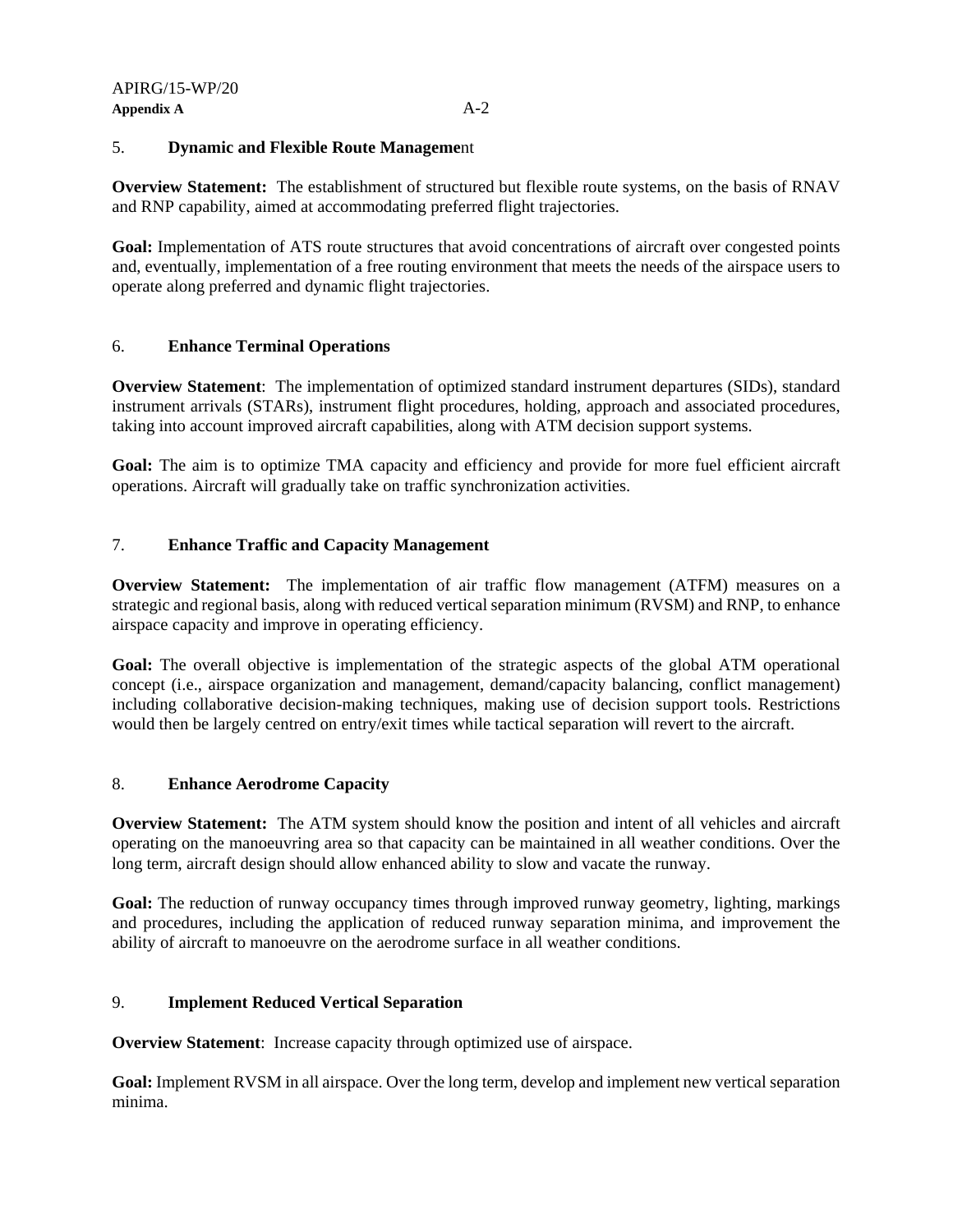#### 10. **Harmonize Level Systems**

**Overview Statement:** Increase capacity and improve safety through implementation of a globally harmonized and seamless airspace.

**Goal**: Make a sustained political effort to encourage all States to adopt the ICAO Flight Level Scheme based on feet as contained in Appendix 2 to Annex 2 — *Rules of the Air*.

### 11. **Implement Decision Support Systems**

**Overview Statement:** Make optimum use of currently available automation functions (e.g., automated FDPS, MSAW, STCA, URET, CTAS, MAESTRO and on-line data interchange systems) in the near and medium terms.

**Goal:** To implement decision support tools to assist the air traffic controller and pilot with conflict detection and resolution and traffic smoothing, making optimum use of aircraft derived data.

# 12. **Implement Data Link Applications**

**Overview Statement**: Make maximum use of data link capabilities (VDL2, FANS, HF).

**Goal:** To implement ACARS and VDL-Mode 2 based data link services for pre-departure clearance, oceanic clearance, D-ATIS and other flight information and routine messages in the near term, as well as automatic position reporting on the part of the aircraft. Over the medium term, more complex safety related information can be exchanged, including ATC clearances. The long term use of data link will include down linking of aircraft flight parameters for use by the ATM system, and uplink of traffic data for improved situational awareness in the cockpit. Implement Data links (VDL2, FANS, HF).

#### 13. **Improve Surveillance Capabilities**

**Overview Statement**: To improve surveillance in the terminal and en route environment through the implementation of ADS-A or ADS-B wherever there is presently no ATC surveillance system.

**Goal:** Implementation of elementary and enhanced Mode S/ADS/ADS-B on a region-wide basis. Implement available surveillance systems for surface movement at airports where weather conditions and capacity warrant.

#### 14. **Improve Information Exchange**

**Overview Statement:** Standardize aeronautical information data exchange format and implement distributed electronic data services. Ultimately, aeronautical information management should provide quality assured information to users in real-time.

**Goal:** In the near and medium terms, States should strive to deliver aeronautical information in conformance with the Integrated Aeronautical Information Package. Over the long term, ICAO should develop and implement an international aeronautical information exchange data model that supports a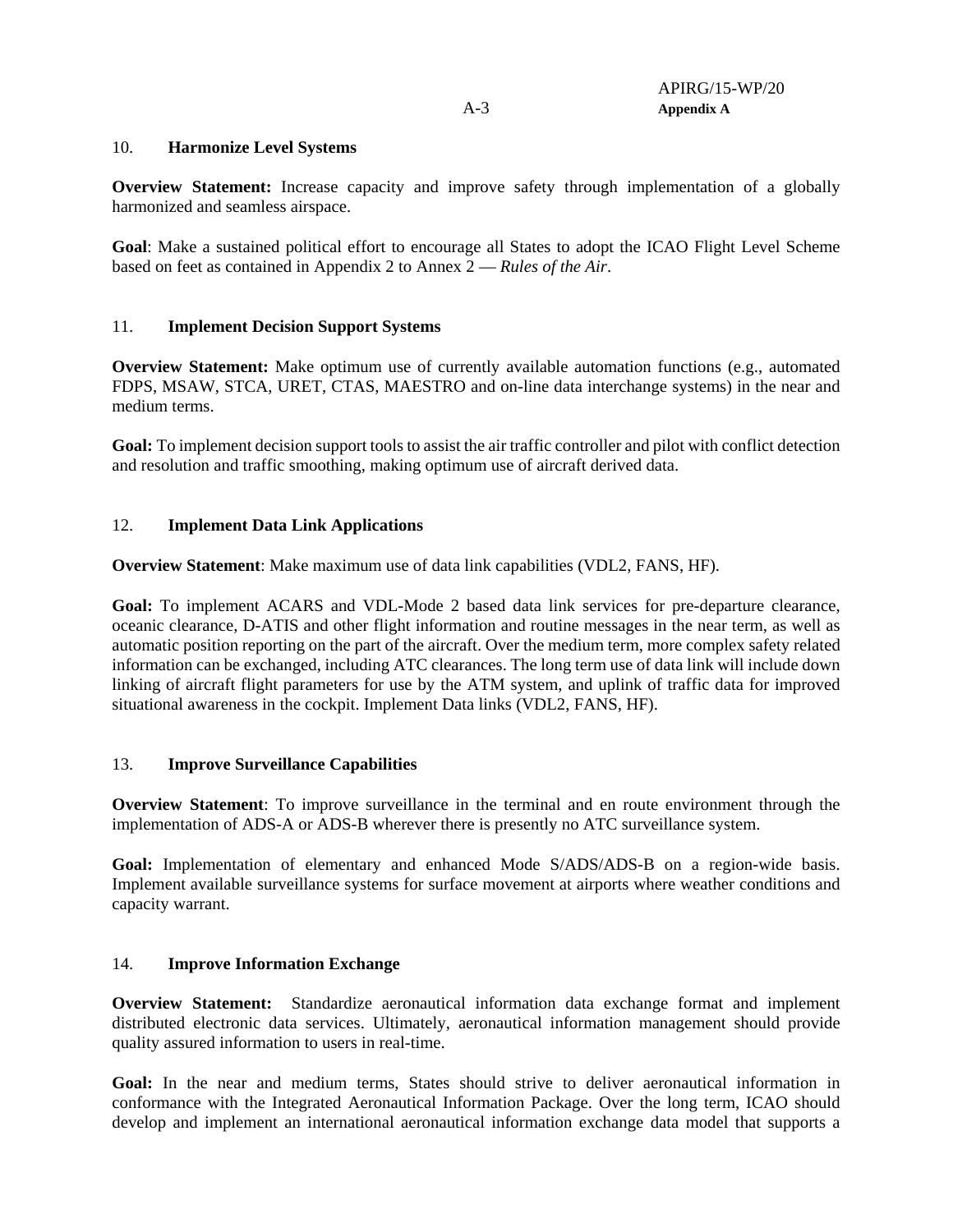global collaborative decision-making environment, facilitating the implementation of a global, seamless ATM system. A global database of quality assured aeronautical information should also be an ICAO long-term objective.

### 15. **Implement WGS-84**

**Overview Statement:** The geographical coordinates used across various States in the world to determine the position of runways, obstacles, airports, navigation aids and ATS routes are based on a wide variety of local geodetic reference systems. With the introduction of area navigation (RNAV), the problem of having geographical coordinates referenced to local geodetic datums is more evident and has clearly shown the need for a universal geodetic reference system. ICAO, to address this issue, adopted in 1994 the World Geodetic System – 1984 (WGS-84) as a common horizontal geodetic reference system for air navigation with an applicability date of 1 January 1998.

**Goal:** To work toward implementation of WGS-84 by all States.

### 16. **GNSS Implementation**

**Overview Statement:** The global navigation satellite systems (GNSS), comprising satellite constellations in conjunction with appropriate augmentation systems should evolve into sole means of navigation for oceanic/remote areas, en-route continental, non-precision approach and for precision approach and landing operations.

**Goal**: To migrate from terrestrial navigation to satellite navigation through a cooperative and cost-effective approach.

# 17. **Enhancement of Meteorological Systems (WAFS, IAVW and Automatic Air-Reporting) to support ATM**

**Overview**: To improve the availability of meteorological information in support of a seamless global ATM system.

**Goal**: Enhancement of WAFS in view of producing automated turbulence, icing and thunderstorm forecasts in the grid-point format, and wind and temperature forecasts with improved spatial and temporal resolution to assist ATM in tactical decision-making for aircraft surveillance, air traffic flow management and updating flight plans for flexible/dynamic aircraft routing. Enhancement of the IAVW to improve the forecast accuracy in view of the optimization of the use of airspace and to reduce the time needed for volcanic ash advisories and SIGMET to reach area control centres and aircraft-in-flight. Enhancement of automatic downlink of MET information included in ADS messages to provide accurate upper wind fields and real-time wind profiles to assist in the automatic sequencing of aircraft on approach to maximize runway capacity.

 $\longrightarrow$   $\longrightarrow$   $\longrightarrow$   $\longrightarrow$   $\longrightarrow$   $\longrightarrow$   $\longrightarrow$